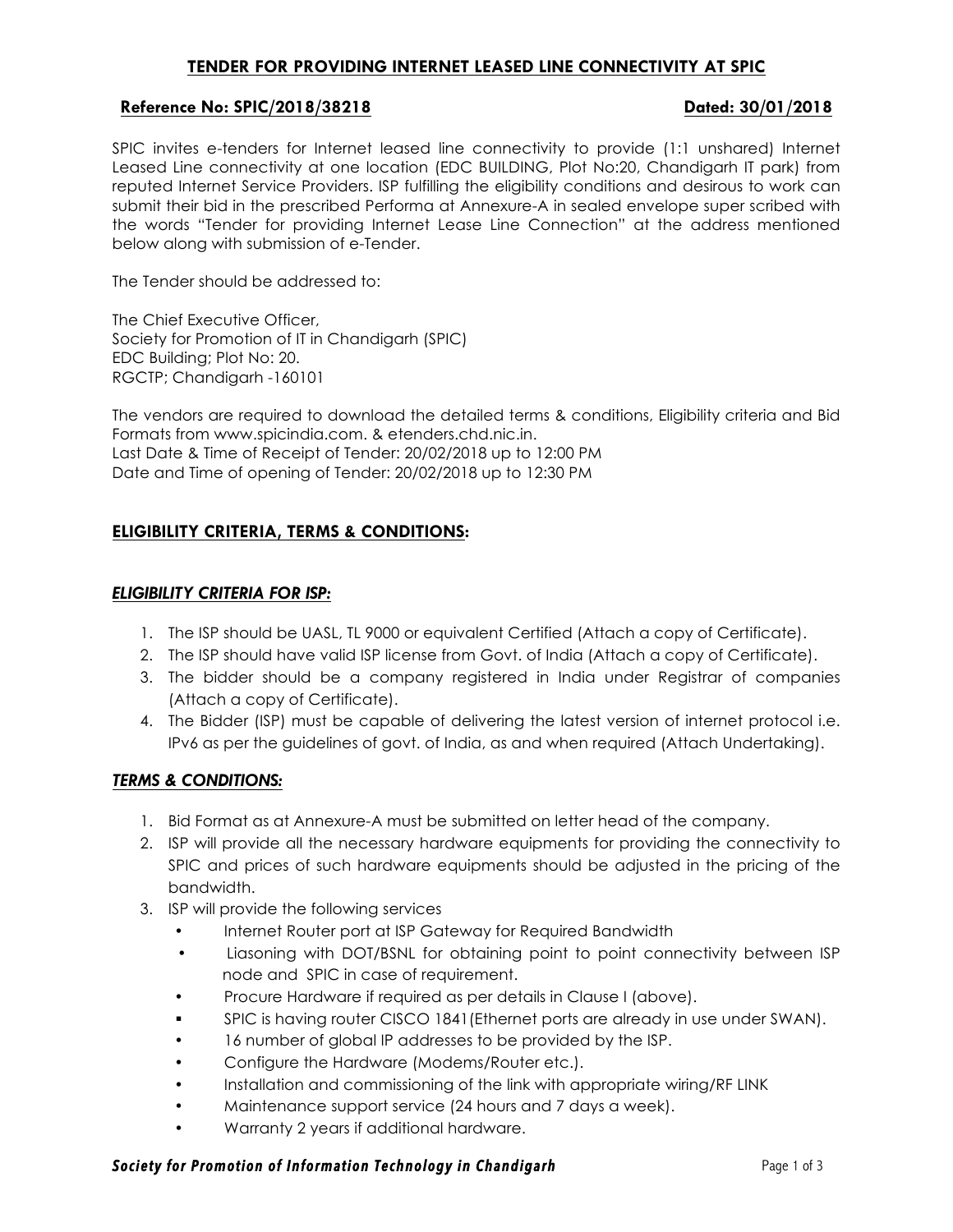# **TENDER FOR PROVIDING INTERNET LEASED LINE CONNECTIVITY AT SPIC**

### **Reference No: SPIC/2018/38218 Dated: 30/01/2018**

- 4. The ISP must provide entire connectivity up to the switch level.
- 5. Technical requirements for the Internet connection:
	- ISP will be required to sign service level agreement having the following clauses:
		- Required Internet bandwidth up-gradable at any time within two weeks of request.
		- Compression rate 1:1 from international gateway.
		- Packet Losses: Less than 1 percent when checked from USA server at 70 percent load of the contracted Bandwidth.
		- Latency: Less than 1000 m sec when checked from USA server to the client router.
		- Throughput Guarantee: 100 percent.
		- Creditable Outage: In case of the above parameters going out of specification, Centre will be compensated adequately in respect to the extended time for the loss of hours in service.
		- Reports for performance monitoring/usage to be submitted by the ISP
			- a. Daily Basis
			- b. Weekly basis
			- c. Monthly Basis

*The ISP will be responsible for implementing the software at the client side for Bandwidth utilization, up time, packet loss ping time etc.*

## *WARRANY PERIOD & PENALTY CHARGES:*

- 1. The Vendor will be responsible for the comprehensive maintenance of equipment supplied during the warranty period of one contract after the acceptance of installation & testing of hardware. In case of default, client will have the right to arrange maintenance at the risk and cost of vendor, from any other source and shall raise bills to vendor. The amount so spent will be deducted from the payment of vendor.
- 2. The ISP shall raise the quarterly bill to SPIC, EDC Building; PLOT No:20; Chandigarh IT Park, Chandigarh for the entire bandwidth supplied.
- 3. The revised rates of the ISP will have to be constantly informed to SPIC and the benefit of the same must be extended as and when the rates are revised.
- 4. The services shall be provided 24\*7\*365 days. The vendor will rectify the faults failing which: the vendor will arrange temporary arrangements.
- 5. The vendor will also maintain the Equipment/Services for efficient running at all time during its warranty period. HOWEVER, average uptime during a quarter should not be less than 99% In case the vendor/ISP fails to maintain the said uptime; the vendor/ISP will be liable for penalty @1% of the cost of the total quarterly rate. Even if a peripheral or part of the equipment supplied by ISP is not working, the system will be considered as down.

Uptime shall be calculated as: (Total Time-Down Time) X 100 Total Time

6. The Downtime will be counted from the time when the complaint to ISP is registered/ logged by SPIC. This uptime period will start if the link up till the SPIC router is found active when checked from internal LAN.